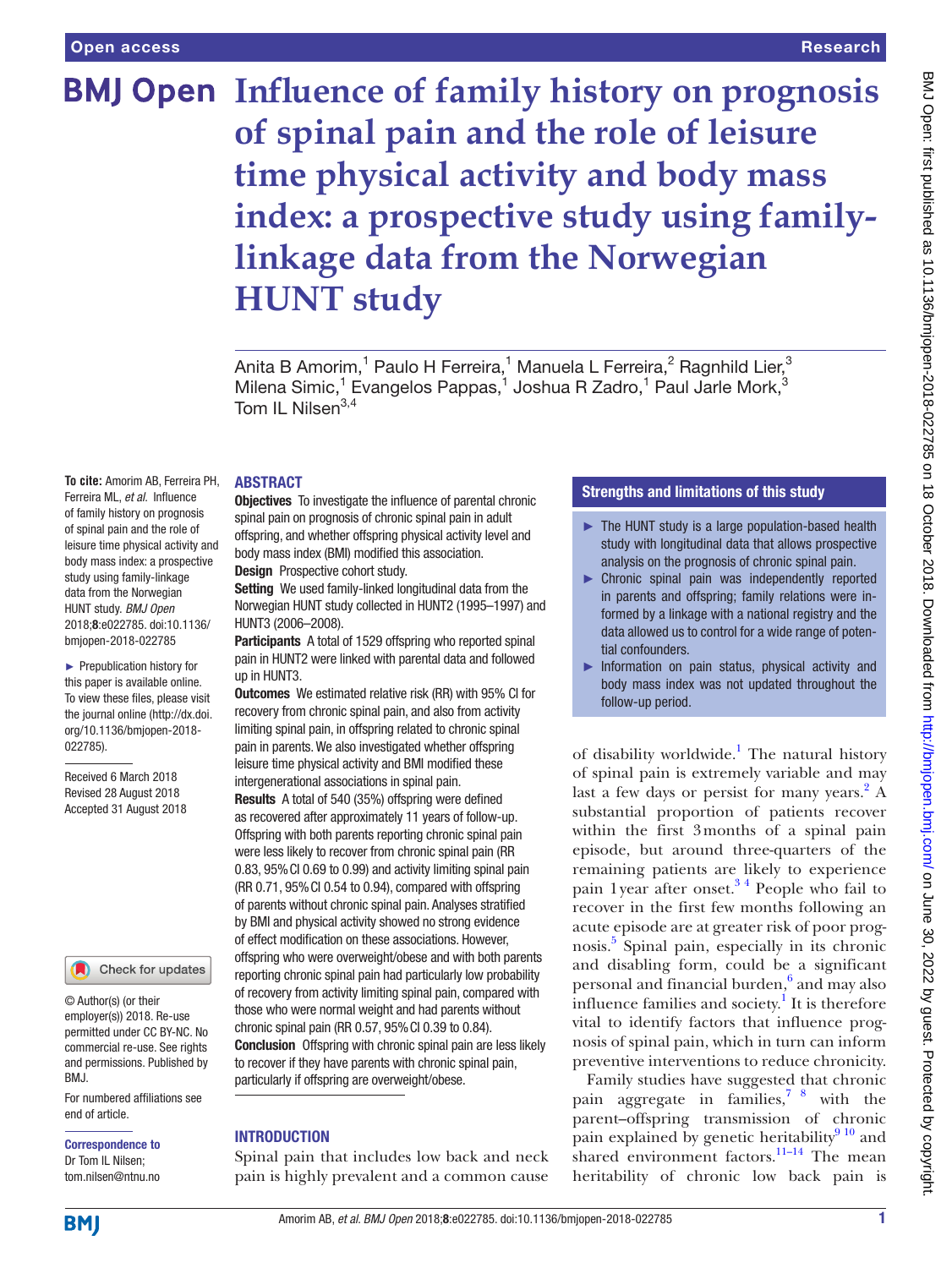$67\%$ ,  $^{10}$  15 suggesting that a substantial proportion of the risk of developing chronic spinal pain is driven by genetics. However, families also share similar lifestyles and express similar health behaviours and beliefs. This suggests that shared environmental factors<sup>8 16</sup> could also have an important influence on the prognosis of spinal pain. $1718$ 

Parental pain is strongly associated with the increased risk of chronic musculoskeletal pain in offspring, both during adolescence<sup>7</sup> and in later adulthood.<sup>[19](#page-6-11)</sup> Furthermore, there is preliminary evidence that treatment response in patients with chronic low back pain is influenced by genetic factors. $^{20}$  It is, therefore, possible that parental history of spinal pain influences the prognosis of spinal pain in offspring. Conversely, several studies have shown that engagement in moderate to vigorous-intensity leisure time physical activity and maintenance of a normal body mass index (BMI) are associated with better prognosis of spinal pain.<sup>21–25</sup> Thus, a healthy offspring lifestyle could modify a possible adverse effect of parental spinal pain on prognosis of offspring spinal pain. Currently, there is limited knowledge about the influence of parental spinal pain on prognosis of spinal pain in offspring and whether this association is modified by offspring lifestyle.

In this study, we have used population-based longitudinal data from the Norwegian HUNT study to investigate the influence of parental spinal pain on the prognosis of chronic spinal pain regarding severity and activity limitation in the adult offspring. We have also investigated whether offspring leisure time physical activity and BMI modify any of these associations.

#### **METHODS**

#### Study population

The HUNT study is a population-based health study conducted within the county of Nord-Trøndelag, Norway. The study was performed in three consecutive waves, first in 1984–1986 (HUNT1), then in 1995–1997 (HUNT2) and last in 2006–2008 (HUNT3). In all three surveys, all residents 20 years of age and older were invited to participate, and information on lifestyle and health-related factors were collected by questionnaires and a clinical examination. Information on musculoskeletal pain was not collected at HUNT1. Therefore, those who were eligible for inclusion in this study had participated at HUNT2 and HUNT3. At HUNT2, 93898 individuals were invited to participate and 65237 (65.5%) joined the study, while at HUNT3 93860 were invited and 50807  $(54.1\%)$  agreed to participate.<sup>26 27</sup> Further information about selection procedures, participation and questionnaires used in the HUNT study can be found at [http://](http://www.ntnu.edu/hunt) [www.ntnu.edu/hunt.](http://www.ntnu.edu/hunt)

## Patient involvement

Since historical cohort data were used in this study, patients were not involved in the conduct and design of the study.

# Record linkage

The unique 11-digit personal identification number held by all Norwegian citizens was used to link each participant's record to information from the Family Registry at Statistics Norway, and there by establish a link between parents and offspring who participated in one or both of HUNT2 and HUNT3. The Family Registry provides data on persons registered as legal parents, either as biological parents or through adoption. A total of 11483 offspring reported spinal pain at HUNT2, and of these, 6662 could be followed up on spinal pain status in HUNT3, approximately 11 years later. To be able to study the association between parental spinal pain and offspring prognosis of spinal pain, we selected all 1529 parent–offspring trios (ie, mother, father and adult offspring) where both the mother and the father had information on spinal pain from HUNT2.

## Chronic spinal pain

At HUNT2 and HUNT3, participants were asked to complete the Standardised Nordic Questionnaire which has acceptable reliability and validity. $^{28}$  The question regarding musculoskeletal pain was as follows: 'In the last year, have you had pain and/or stiffness in muscles or joints that have lasted at least 3 consecutive months?' (response options: 'no' and 'yes'). Participants who answered 'yes' were asked to indicate the affected body area(s). Offspring who reported chronic neck and/or low back pain (spinal pain) at HUNT2 were included in this study, and offspring who also reported spinal pain at HUNT3 were considered not recovered (outcome measure). Offspring reporting spinal pain at HUNT2 were also asked to indicate if the pain had led to reduced leisure time activity (response options: 'no' and 'yes') or reduced their work ability (response options: 'no', 'to some extent', 'considerably' or 'do not know'). Offspring who answered 'yes' to the question on reduced leisure time activity and/or reported work ability to be reduced 'to some extent' or 'considerably', were classified as having 'activity limiting spinal pain'. In secondary analyses, we used this information to investigate the prognosis of activity limiting spinal pain, that is, recovery was defined as not reporting activity limiting spinal pain at HUNT3. Based on the same question as described above, we obtained information on parental chronic spinal pain. Further, we created a variable with four mutually exclusive categories for presence of parental chronic spinal pain at baseline (exposure measure): 'none', 'mother', 'father' or 'both parents'.

## Leisure time physical activity

Leisure time physical activity was assessed by the following question 'How much of your leisure time have you been physically active during the last year? (Think of a weekly average for the year. Your commute to work counts as leisure time)'. Participants reported the number of hours of either light (no sweating or heavy breathing) or hard (sweating and heavy breathing) activity using the response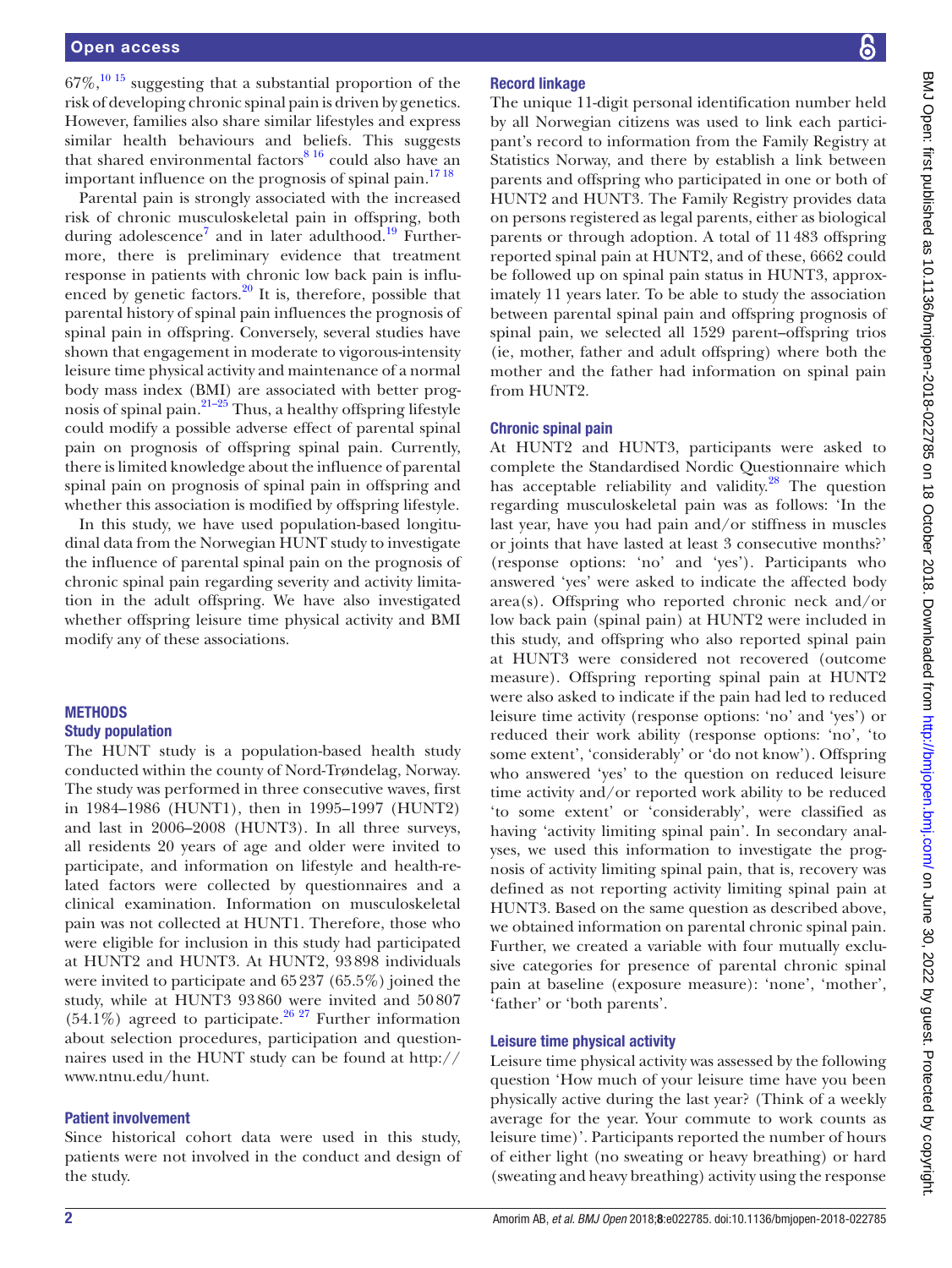options 'none', 'less than 1hour', '1–2hours' and '3 or more hours' for each type of activity. Based on this information, we constructed a variable with four categories (combining information on light and hard activity): (1) 'inactive' (no light or hard activity), (2) 'low activity' (<3hours light and no hard activity), (3) 'moderate activity' (≥3hours light and/or <1hour hard activity) and (4) 'high activity' (any light and ≥1hour hard activity). In the combined analyses of parental chronic spinal pain and offspring leisure time physical activity, the categories 'inactive' and 'low activity' were collapsed into one category labelled 'physically inactive' and the categories 'moderate activity' and 'high activity' were collapsed into one category labelled 'physically active'. This categorisation has been used previously in other studies based in data from  $HUNT<sup>29 30</sup>$  We did not conduct analyses stratified by physical activity status on the outcome 'activity limiting spinal pain', since people with activity limiting spinal pain are likely to have limited engagement in leisure and work activities.

## Body mass index

Standardised measurements of body height (to the nearest centimetre) and body weight (to the nearest half kilogram) were obtained at clinical examination. BMI was calculated as weight divided by the square of height (kg/m2 ), and classified into four BMI groups according to the cut-off points suggested by  $WHO^{31}$  $WHO^{31}$  $WHO^{31}$ : underweight (BMI <18.5 kg/m<sup>2</sup>), normal weight (BMI 18.5-24.9 kg/  $m<sup>2</sup>$ ), overweight (BMI 25.0–29.9 kg/m<sup>2</sup>) and obese (BMI ≥30.0 kg/m<sup>2</sup>). Only 27 participants (1%) were classified as 'underweight', and the combined analysis of parental chronic spinal pain and offspring BMI, the categories 'underweight' and 'normal weight' were collapsed into one category labelled 'normal weight'. The categories 'overweight' and 'obese' were collapsed into one category labelled 'overweight/obese'.

## Statistical analysis

We used a Poisson regression model<sup>32–35</sup> to estimate relative risk (RR) of chronic spinal pain and activity limiting spinal pain in offspring whose parents reported chronic spinal pain, using parents with no chronic spinal pain as the reference category. Precision of estimates was assessed by a 95% CI. All SEs were adjusted for within-family clustering (ie, siblings) using the vce (cluster) option in Stata, treating observations between families as independent and within families as dependent, and thus avoiding inflated precision of the estimated associations.[36](#page-6-19)

Possible effect modification by offspring leisure time physical activity or offspring BMI was assessed by stratified analyses (ie, physically active vs physically inactive and normal weight vs overweight/obese) as well as by tests of the estimated relative excess risk due to interaction (RERI) (ie, departure from additive effects). We calculated RERI estimates with 95% CIs from the following equation: RERI=RR<sub>parental</sub> pain & physically active/overweight

and/or obese –  $RR_{\text{no parental pain}}$  & physically activity/overweight and/or obese  $-RR$ <br>parental pain & physically inactivity/normal weight  $+1$ ,<sup>[37](#page-6-20)</sup> that is, RERI > 0 indicate a synergistic effect beyond an additive effect. Statistical interaction was also evaluated on a multiplicative scale by a likelihood ratio test of a product term in the model (these likelihood ratio tests had to be run without cluster-adjusted SEs to avoid misspecification of the model).

The main analyses (parental influence on risk of poor prognosis) were adjusted for possible confounding by offspring sex (male, female), age (continuous), BMI ('underweight', 'normal weight', 'overweight', 'obese' or 'unknown'), leisure time physical activity ('physically inactive', 'physically active' or 'unknown'), education  $('10 years', '10-12 years', '>13 years' or 'unknown')$ and depression ('depressed', 'not depressed' or 'unknown'). Depression was assessed using the depression subscale of the Hospital Anxiety and Depression Scale (HADS) using a score of 8 as a cut-off for a dichotomised variable.<sup>38-40</sup>

All statistical tests were two sided, and all analyses were conducted using Stata statistical software (V.13.0, STATA Corp).

# **RESULTS**

In this prospective study of 1529 offspring with chronic spinal pain at baseline, a total of 540 (35%) offspring were defined as recovered after approximately 11 years of follow-up. Additionally, among 775 offspring with activity limiting spinal pain, 244 were defined as recovered at follow-up. Descriptive statistics of offspring, mothers and fathers are shown in [table](#page-3-0) 1. The mean age at baseline was 32.8 (8.6) years among offspring. Most offspring were physically active (63.9%), and nearly half of the offspring (42.3%) were classified as overweight or obese. About one-third  $(33.1\%)$  of the offspring were current smokers, and just a small portion of offspring (20.7%) reported having a higher education degree. A small proportion (10.4%) of offspring had symptoms of depression according to the HADS.

## Chronic spinal pain and activity limiting spinal pain

Offspring with both parents reporting chronic spinal pain were less likely to recover from chronic spinal pain (RR  $0.83, 95\%$  CI 0.69 to 0.99) and activity limiting spinal pain  $(RR\ 0.71, 95\% \text{ CI } 0.54 \text{ to } 0.94)$  compared with offspring with no parents with chronic spinal pain ([table](#page-3-1) 2). These associations were weaker and less precise when chronic spinal pain was present in only one parent, with similar associations observed for maternal and paternal spinal pain.

## Physical activity

In the stratified analysis for physical activity, there was no strong evidence of effect modification. Physically active offspring had a RR of  $0.78$  ( $95\%$  CI  $0.62$  to  $0.98$ ) and physically inactive offspring a RR of 0.98 (95%CI0.71 to 1.36)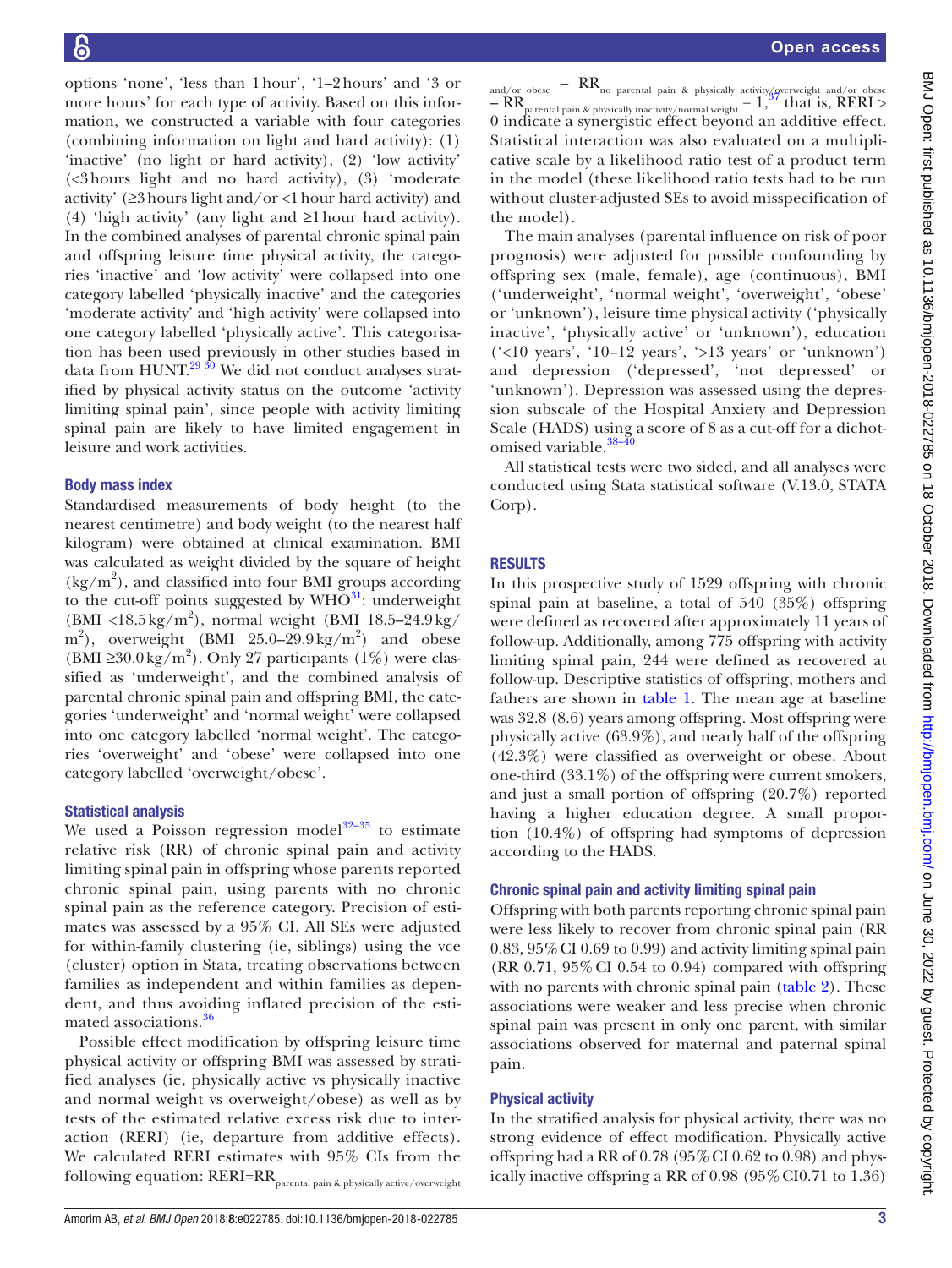<span id="page-3-0"></span>

| Table 1<br>Baseline characteristics of the study population at HUNT2                    |                  |                                                                                                                                              |                |  |  |  |  |
|-----------------------------------------------------------------------------------------|------------------|----------------------------------------------------------------------------------------------------------------------------------------------|----------------|--|--|--|--|
| Variables                                                                               | <b>Offspring</b> | <b>Mothers</b>                                                                                                                               | <b>Fathers</b> |  |  |  |  |
| Participants, no                                                                        | 1529             | 1529                                                                                                                                         | 1529           |  |  |  |  |
| Age, mean (SD)                                                                          | 32.8(8.6)        | 63.8(9.4)                                                                                                                                    | 67.2(9.5)      |  |  |  |  |
| Body mass index, mean (SD)                                                              | 25.9(5.2)        | 28.3(7.3)                                                                                                                                    | 27.6(6.9)      |  |  |  |  |
| Overweight/obese, % (n)                                                                 | 42.3 (799)       | 70.6 (1080)                                                                                                                                  | 72.2 (1104)    |  |  |  |  |
| Physically active*, % (n)                                                               | 63.9 (977)       | 43.0 (510)                                                                                                                                   | 57.7 (716)     |  |  |  |  |
| Current smoker, % (n)*                                                                  | 33.1 (506)       | 26.3 (400)                                                                                                                                   | 28.5 (434)     |  |  |  |  |
| Higher education†, % (n)                                                                | 20.7 (316)       | 4.5(61)                                                                                                                                      | 6.0(84)        |  |  |  |  |
| Symptoms of depression‡, %, (n)                                                         | 10.4 (155)       | 17.0 (225)                                                                                                                                   | 16.5 (215)     |  |  |  |  |
| hard activity per week).<br>$+\cap$ allaaa $\wedge$ lah $\cdots$ alt $\cdots$ adusatisa |                  | *Engagement in moderate (≥3 hours light and/or <1 hour hard activity per week) or high leisure time physical activity (any light and ≥1 hour |                |  |  |  |  |

†College/University education.

‡Score ≥8 on the Hospital Anxiety and Depression Scale.

([table](#page-4-0) 3). Tests of statistical interaction indicate no departure from neither multiplicative (p=0.11) nor additive effects (RERI 0.19; 95%CI −0.17 to 0.55), data not shown.

#### Body mass index

In the stratified analysis for BMI, there was no strong evidence of effect modification. However, offspring who were overweight or obese and with both parents reporting chronic spinal pain had the lowest probability of recovery from activity limiting spinal pain or chronic spinal pain (RR 0.57; 95%CI 0.39 to 0.84 and RR 0.79; 95%CI 0.61 to 1.03, respectively), compared with those who were normal weight and had parents without chronic spinal pain ([table](#page-4-1) 4). In addition, there was no clear evidence of statistical interaction neither on the additive (estimates of RERI for chronic spinal pain and activity limiting spinal pain were −0.04; 95% CI −0.38 to 0.30 and −0.34; 95% CI −0.91 to 0.23, respectively) nor on the multiplicative scale  $(p=0.54$  and  $p=0.20$ , respectively).

## **DISCUSSION**

## Summary of findings

The findings of this large population-based prospective family-linkage study indicate that offspring with both parents reporting chronic spinal pain are less likely to recover from chronic spinal pain and activity limiting

spinal pain compared with offspring with no parent with spinal pain. Overall, there was no strong evidence that physical activity or BMI modified these associations, although the results suggest that the inverse association between parental spinal pain and recovery from activity limiting spinal pain was strongest among offspring with a high BMI. This study supports the evidence from twin studies that genetics potentially influences recovery from chronic spinal pain, ${}^{41}$  but these intergenerational associations incorporate shared environmental factors and shared beliefs that could influence recovery. For instance, there is evidence showing that negative beliefs about pain and negative expectations about recovery predict chronic and disabling spinal pain. $42-44$  It seems clear that it is important to consider the family history of chronic spinal pain as well as lifestyle behaviours when identifying people at higher risk of non-recovery.

## Comparison of findings with previous research

A recent systematic review showed that offspring of parents with chronic pain have poorer outcomes regarding pain, general health, psychological and family functioning as compared with offspring of parents without pain.<sup>45</sup> The intergenerational transmission of spinal pain could be explained by genetic heritability<sup>[9 10](#page-6-6)</sup> or a family shared environment. $11-14}$  Moreover, it has been suggested that

<span id="page-3-1"></span>Table 2 Relative risk (RR) of recovery from spinal pain and activity limiting spinal pain in adult offspring associated with parental spinal pain

|                                | Offspring spinal pain |                |                    |                                 | Offspring activity limiting spinal pain |                |                    |                                 |  |
|--------------------------------|-----------------------|----------------|--------------------|---------------------------------|-----------------------------------------|----------------|--------------------|---------------------------------|--|
| <b>Parental</b><br>spinal pain | No of<br>persons      | No of<br>cases | Crude<br><b>RR</b> | <b>Adjusted RR*</b><br>(95% CI) | No of<br>persons                        | No of<br>cases | Crude<br><b>RR</b> | <b>Adjusted RR*</b><br>(95% CI) |  |
| <b>None</b>                    | 346                   | 138            | 1.00               | $1.00$ (ref.)                   | 163                                     | 66             | 1.00               | $1.00$ (ref.)                   |  |
| Mother                         | 424                   | 147            | 0.88               | 0.90 (0.75 to 1.07)             | 214                                     | 62             | 0.73               | 0.74 (0.56 to 0.98)             |  |
| Father                         | 272                   | 97             | 0.90               | $0.91$ (0.74 to 1.12)           | 127                                     | 40             | 0.77               | $0.78$ (0.57 to 1.05)           |  |
| <b>Both</b>                    | 487                   | 158            | 0.82               | $0.83$ (0.69 to 0.99)           | 271                                     | 76             | 0.69               | 0.71 (0.54 to 0.94)             |  |

\*Adjusted for age, sex, BMI, smoking, leisure time physical activity, education and HADS score. BMI, body mass index; HADS, Hospital Anxiety and Depression Scale.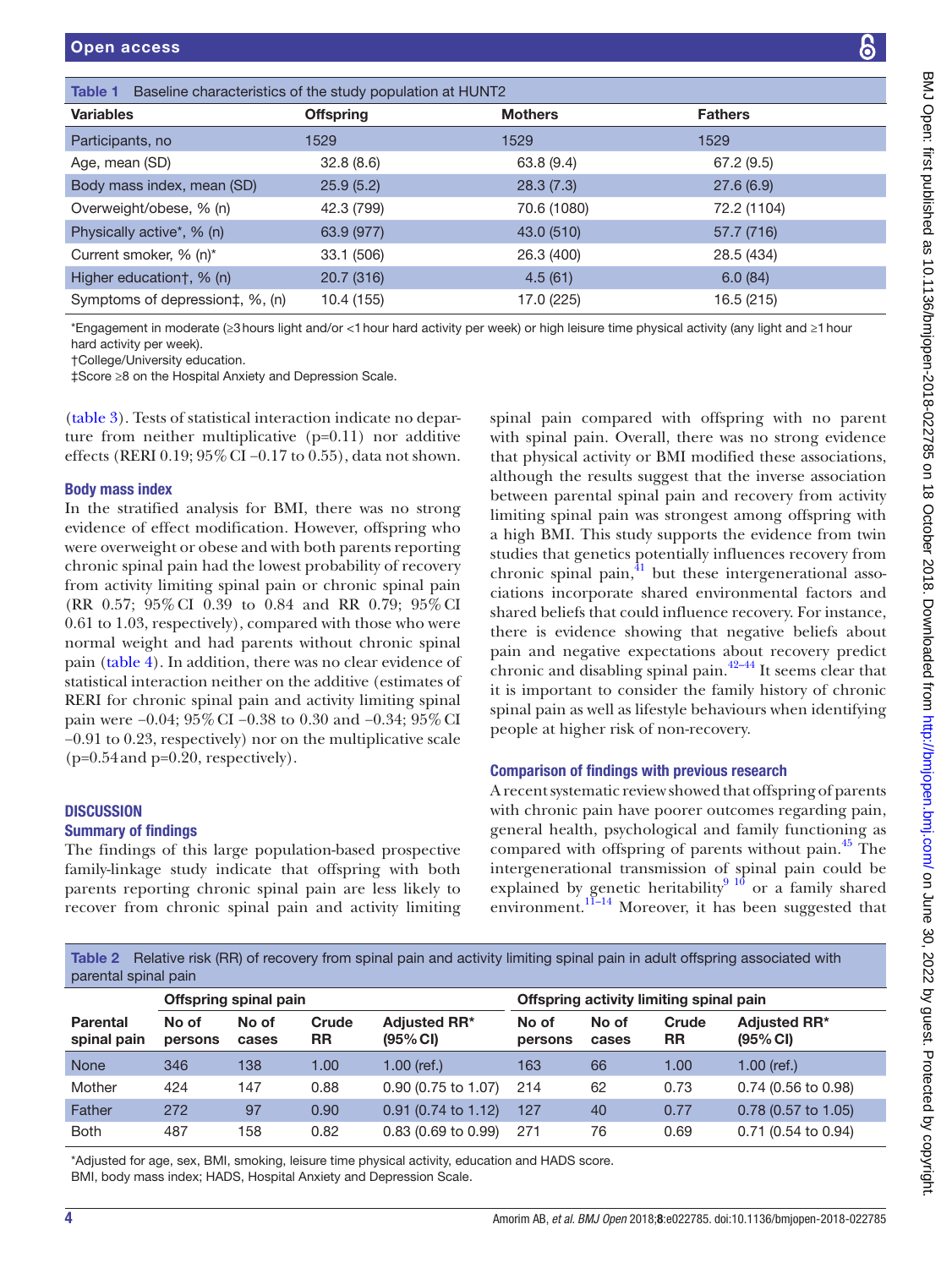<span id="page-4-0"></span>Table 3 Relative risk (RR) of recovery from spinal pain in adult offspring associated with parental spinal pain; analysis stratified by leisure time physical activity

| <b>Physically active</b> |             |                                        | <b>Physically inactive</b> |             |                                        |  |  |  |
|--------------------------|-------------|----------------------------------------|----------------------------|-------------|----------------------------------------|--|--|--|
| No of<br>persons         | No of cases | <b>Adjusted</b><br><b>RR* (95% CI)</b> | No of<br>persons           | No of cases | <b>Adjusted</b><br><b>RR* (95% CI)</b> |  |  |  |
| 229                      | 97          | 1.00 (ref.)                            | 111                        | 40          | $1.00$ (ref.)                          |  |  |  |
| 434                      | 163         | $0.94$ (0.77 to 1.14)                  | 246                        | 74          | $0.82$ (0.60 to 1.11)                  |  |  |  |
| 314                      | 100         | $0.78$ (0.62 to 0.98)                  | 166                        | 58          | $0.98$ (0.71 to 1.35)                  |  |  |  |
|                          |             |                                        |                            |             |                                        |  |  |  |

\*Adjusted for age, sex, BMI, smoking, education and HADS score.

BMI, body mass index; HADS, Hospital Anxiety and Depression Scale.

the genetic influence is greater in more disabling pain conditions, such as chronic widespread pain and chronic activity limiting spinal pain, rather than in acute or subacute non-debilitating pain. $910$  It is widely accepted that lifestyle factors, such as physical activity and body weight, also play a significant role in the prognosis of chronic musculoskeletal pain[.46](#page-6-25)

Some studies have suggested that people with chronic back pain who regularly engage in leisure time physical activity have better prognosis measured in terms of pain, disability and quality of life than those who are sedentary.[29 47](#page-6-16) However, there remains conflicting evidence regarding how physical activity influences the prognosis of spinal pain, $^{48}$  with studies demonstrating that both low and high levels of physical activity can negatively influence the prognosis of spinal pain. $49\overline{50}$  For instance, a study found that high leisure time physical activity was related to decreased prevalence of low back pain.<sup>51</sup> Whereas another study found that either high or low levels of leisure time physical activity was related to increased prevalence of low back pain.[49](#page-7-1) In contrast, a prospective study did not find any significant association between moderate/high levels of leisure physical activity and low back pain in young adults. $52$  Another follow-up study found that regular habits of leisure physical activity have no effect on recovery from low back pain.<sup>53</sup> The inconsistency in the literature is possibly attributed to the diverse definitions and classifications of levels of physical activity. If such divergent associations with leisure time physical activity exist, this could mask a possible modifying effect of physical activity in our analyses.

The literature has provided evidence that obesity is associated with poor outcomes in people with chronic widespread pain,  $54\frac{54}{55}$  as well as chronic spinal pain<sup>29 56 57</sup> and also decreases the probability of recovery from chronic spinal pain regardless of the care they receive. $^{25}$  $^{25}$  $^{25}$  However, whether BMI could modify $30$  the relationship between parental spinal pain on offspring recovery from chronic spinal pain has not been investigated before. Our results suggest that offspring BMI may modify on the parent–offspring association of spinal pain, with somewhat stronger associations among offspring who were classified as overweight or obese than those who were underweight or normal weight. Research has shown that interindividual differences in pain sensitivity and endogenous pain-inhibitory capacity could reflect variations in the inherent susceptibility for chronic pain,  $58\,59$  but that a triggering exposure is required for the development

<span id="page-4-1"></span>

| Table 4 Relative risk (RR) of recovery from spinal pain and activity limiting spinal pain in adult offspring associated with |  |
|------------------------------------------------------------------------------------------------------------------------------|--|
| parental spinal pain; analysis stratified by BMI                                                                             |  |

|                                         | <b>Normal weight</b> |                      |                       | Overweight/obese |             |                                             |  |
|-----------------------------------------|----------------------|----------------------|-----------------------|------------------|-------------|---------------------------------------------|--|
| <b>Variables</b>                        | No of<br>persons     | No of cases (95% CI) | <b>Adjusted RR*</b>   | No of<br>persons | No of cases | <b>Adjusted RR*</b><br>$(95% \, \text{Cl})$ |  |
| Offspring spinal pain                   |                      |                      |                       |                  |             |                                             |  |
| Parental spinal pain                    |                      |                      |                       |                  |             |                                             |  |
| <b>None</b>                             | 168                  | 68                   | $1.00$ (ref.)         | 177              | 69          | $1.00$ (ref.)                               |  |
| Mother or father                        | 316                  | 111                  | 0.88 (0.70 to 1.12)   | 380              | 133         | 0.89 (0.70 to 1.12)                         |  |
| Both parents                            | 242                  | 82                   | $0.86$ (0.66 to 1.11) | 242              | 76          | $0.79$ (0.61 to 1.03)                       |  |
| Offspring activity limiting spinal pain |                      |                      |                       |                  |             |                                             |  |
| Parental spinal pain                    |                      |                      |                       |                  |             |                                             |  |
| None                                    | 86                   | 34                   | $1.00$ (ref.)         | 130              | 50          | $1.00$ (ref.)                               |  |
| Mother or father                        | 151                  | 42                   | $0.72$ (0.49 to 1.04) | 301              | 98          | $0.72$ (0.51 to 0.99)                       |  |
| Both parents                            | 129                  | 41                   | 0.84 (0.57 to 1.24)   | 188              | 52          | 0.57 (0.39 to 0.84)                         |  |

\*Adjusted for age, sex, leisure physical activity, smoking, education and depression. BMI, body mass index.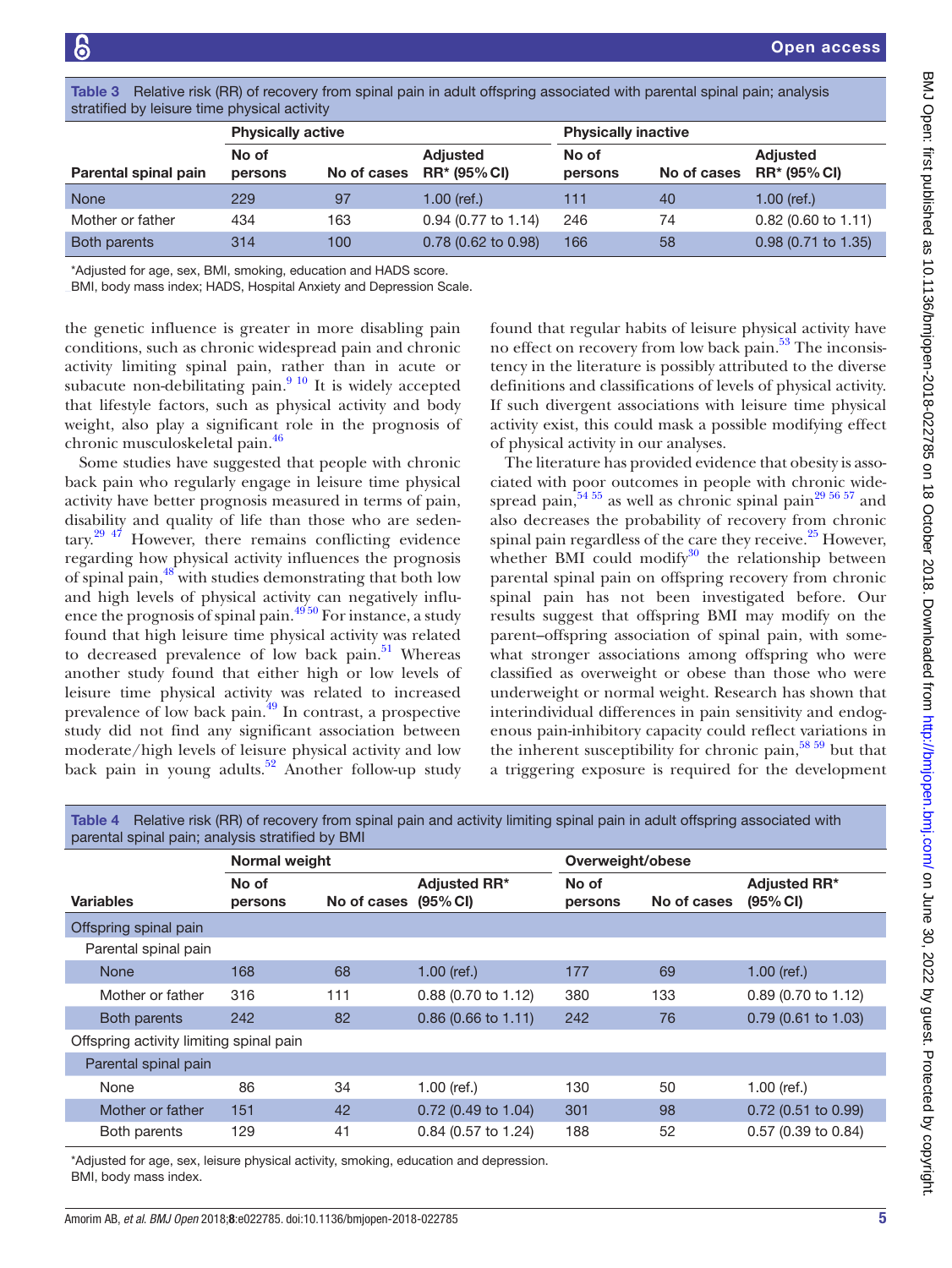of chronic pain. $60 \text{ } 61$  This could suggest that a possible genetic susceptibility for poor recovery from chronic pain $62\,63$  as a higher penetrance between offspring who are overweight or obese.

## Strengths and limitations

This study has several strengths including the prospective design using a large population-based sample with a long follow-up period. In addition, the registry-based information on family relations allowed us to include information on chronic spinal pain obtained from parents and offspring independently and at different time points. An important aspect is that the offspring were adults at the time of data collection, indicating that the parentto-offspring association of chronic spinal pain persists into adulthood when the offspring most likely live apart from their parents. Furthermore, we were able to adjust for several offspring characteristics that could confound the parent–offspring associations of chronic spinal pain, such as age, $^{64}$  BMI, $^{57}$  $^{57}$  $^{57}$  leisure physical activity, $^{65}$  smoking, $^{64}$ depression $^{64}$  and education.<sup>10 66</sup> However, we cannot exclude the possible residual confounding attributable to unknown or unmeasured factors.

There are some limitations that should be taken into account. First, information on chronic spinal pain was only reported at baseline and at follow-up 10–11 years later, with no information on possible changes in the status of chronic spinal pain during the follow-up period. Consequently, a person could have recovered from spinal pain at some time point between the surveys, but still report pain at follow-up. However, if parental pain reflects an underlying heritable frailty, this may have an impact also on long-term recurrence and recovery from pain. Likewise, information on leisure time physical activity and BMI was only assessed at baseline, with no information on possible changes during the follow-up period. Second, although the questions about leisure time physical activity used in this study have been reported to have good reliability and provide useful measures of leisure physical activity, $67$  subjective interpretations of the activity questions could have influenced the results. Besides, it is well known that self-reports may lead to under- or overestimation of the variables of interest. $68$  Third, a premise for inclusion into this study was that the mother, father and offspring all had to participate in the health survey. To some extent, this may have resulted in a selected and more health conscious sample than the general population. Nevertheless, it is questionable whether representativeness is a prerequisite for making valid risk assessments in epidemiological studies.<sup>57</sup> Fourth, although the Norwegian Family Registry was used to identify family relations between parents and offspring, misclassification of biological family relations in the registry due to adoptions and non-paternity is possible. Although the influence on our results is likely to be small, such misclassification could give attenuated parent–offspring associations. Moreover, we had no information on whether the offspring shared environment with none, one or both of their biological parents during childhood. Finally, residual confounding due to unmeasured or unknown factors cannot be ruled out.

# **CONCLUSION**

Offspring with chronic spinal pain are less likely to recover if they have parents with chronic spinal pain compared with offspring without parental chronic spinal pain. This association is stronger when the offspring present pain that interferes with their usual work and leisure activities (activity limiting spinal pain). The inverse association between parental chronic spinal pain on recovery was somewhat stronger among offspring who were overweight or obese. The association between parental chronic spinal pain and the prognosis of chronic spinal pain in the adult offspring underlines the importance of identifying those at high risk of non-recovery since they account for significant social and individual financial burden. Therefore, clinicians should consider family history of spinal pain when implementing strategies to improve recovery from chronic spinal pain. For instance, the assessment of the potential risks of physical activity and education about the range of benefits, as well as highlights the importance of maintenance of a normal body weight.

#### Author affiliations

<sup>1</sup> Faculty of Health Sciences, The University of Sydney, Discipline of Physiotherapy, Sydney, New South Wales, Australia

<sup>2</sup>Institute of Bone and Joint Research, The Kolling Institute, Sydney Medical School, Sydney, New South Wales, Australia

<sup>3</sup>Department of Public Health and Nursing, Norwegian University of Science and Technology, Trondheim, Norway

<sup>4</sup> Clinic of Anaesthesia and Intensive Care, St Olavs Hospital, Trondheim University Hospital, Trondheim, Norway

Acknowledgements The HUNT study is collaboration between the HUNT Research Centre (Faculty of Medicine, Norwegian University of Science and Technology (NTNU), Nord-Trøndelag County Council, Central Norway Regional Health Authority and the Norwegian Institute of Public Health. ABA holds the International Postgraduate Research Scholarship 'Science without Borders' award from the Brazilian government. PHF is funded by an NHMRC Research Fellowship and University of Sydney SOAR Fellowship. MLF holds an MRFF/NHMRC Career Development Fellowship and is a Sydney Medical Foundation Fellow.

Contributors All authors critically revised the manuscript for important intellectual content and approved the final manuscript. Please find below a detailed description of the role of each author: ABA: conception and design, analysis and interpretation of data, drafting and revision of the manuscript and final approval of the version to be published. PHF: conception and design, interpretation of data, drafting and revision of the manuscript and final approval of the version to be published. MLF: conception and design, drafting and revision of the manuscript and final approval of the version to be published. RL: conception and design, drafting and revision of the manuscript and final approval of the version to be published. MS: conception and design, drafting and revision of the manuscript and final approval of the version to be published. EP: conception and design, drafting and revision of the manuscript and final approval of the version to be published. JRZ: conception and design, interpretation of data, drafting and revision of the manuscript and final approval of the version to be published. PJM: conception and design, acquisition and interpretation of data, drafting and revision of the manuscript and final approval of the version to be published. TILN: conception and design, acquisition and interpretation of data, drafting and revision of the manuscript and final approval of the version to be published.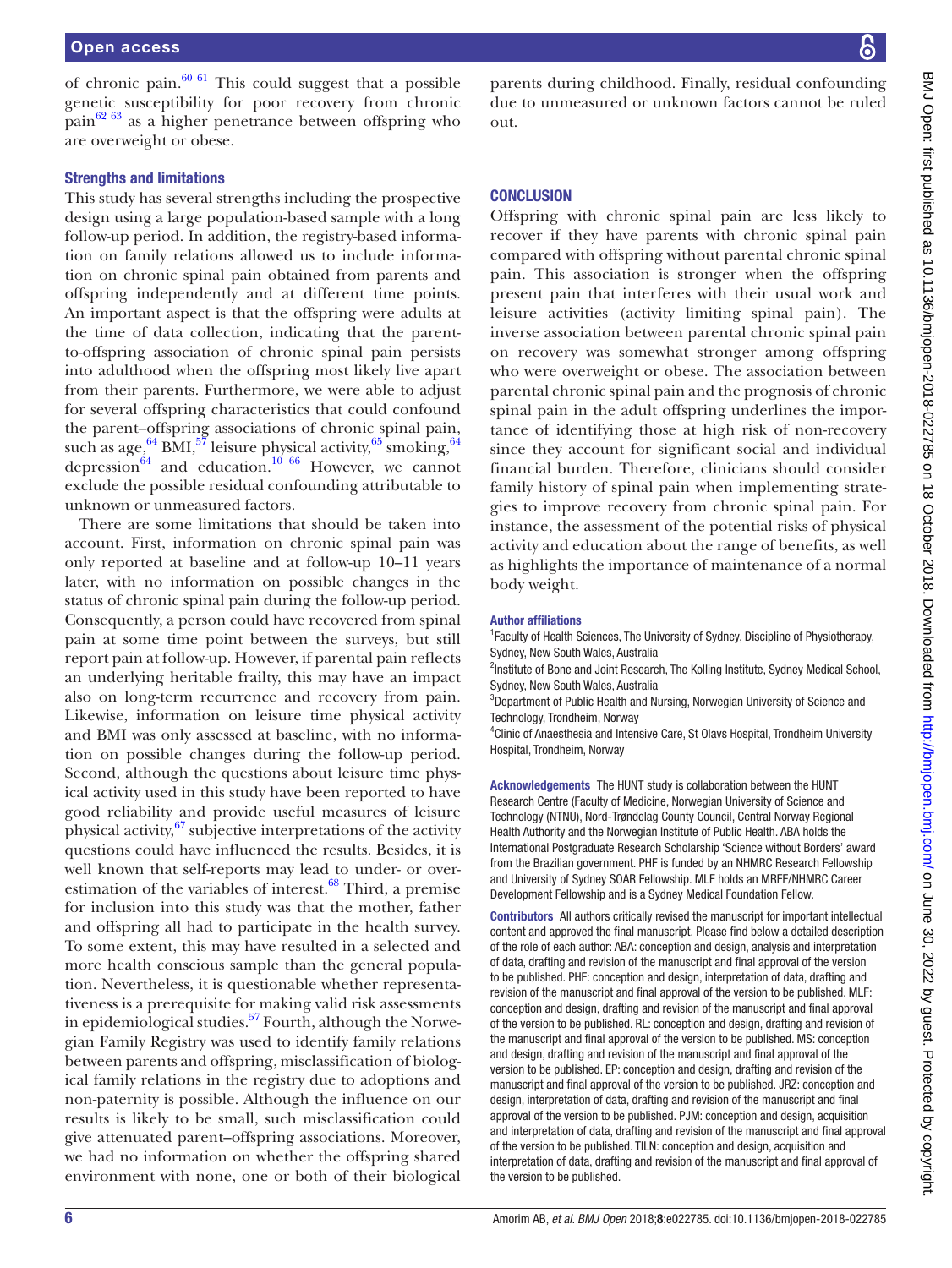Open access

Funding This research was supported by a grant from the Department of Public Health and Nursing, Norwegian University of Science and Technology, Trondheim, **Norway** 

Disclaimer This funding source had no role in the study's design, data collection, analysis, interpretation of the data or the decision to submit the paper for publication.

Competing interests None declared.

Patient consent Obtained.

Ethics approval The study was approved by the Regional Committee for Medical and Health Research Ethics Central Norway (ref. no. 2011/1455).

Provenance and peer review Not commissioned; externally peer reviewed.

Data sharing statement No additional data are available.

Open access This is an open access article distributed in accordance with the Creative Commons Attribution Non Commercial (CC BY-NC 4.0) license, which permits others to distribute, remix, adapt, build upon this work non-commercially, and license their derivative works on different terms, provided the original work is properly cited, appropriate credit is given, any changes made indicated, and the use is non-commercial. See: <http://creativecommons.org/licenses/by-nc/4.0/>.

#### **REFERENCES**

- <span id="page-6-0"></span>1. GBD 2015 Mortality and Causes of Death Collaborators. Global, regional, and national life expectancy, all-cause mortality, and causespecific mortality for 249 causes of death, 1980-2015: a systematic analysis for the Global Burden of Disease Study 2015. *[Lancet](http://dx.doi.org/10.1016/S0140-6736(16)31012-1)* 2016;388:1459–544.
- <span id="page-6-1"></span>2. Vasseljen O, Woodhouse A, Bjørngaard JH, *et al*. Natural course of acute neck and low back pain in the general population: the HUNT study. *[Pain](http://dx.doi.org/10.1016/j.pain.2013.03.032)* 2013;154:1237–44.
- <span id="page-6-2"></span>3. Croft PR, Macfarlane GJ, Papageorgiou AC, *et al*. Outcome of low back pain in general practice: a prospective study. *[BMJ](http://dx.doi.org/10.1136/bmj.316.7141.1356)* 1998;316:1356–9.
- 4. Itz CJ, Geurts JW, van Kleef M, *et al*. Clinical course of non-specific low back pain: a systematic review of prospective cohort studies set in primary care. *[Eur J Pain](http://dx.doi.org/10.1002/j.1532-2149.2012.00170.x)* 2013;17:5–15.
- <span id="page-6-3"></span>5. Kent PM, Keating JL. Can we predict poor recovery from recentonset nonspecific low back pain? A systematic review. *[Man Ther](http://dx.doi.org/10.1016/j.math.2007.05.009)* 2008;13:12–28.
- <span id="page-6-4"></span>6. Gore M, Sadosky A, Stacey BR, *et al*. The burden of chronic low back pain: clinical comorbidities, treatment patterns, and health care costs in usual care settings. *[Spine](http://dx.doi.org/10.1097/BRS.0b013e318241e5de)* 2012;37:E668–77.
- <span id="page-6-5"></span>7. Hoftun GB, Romundstad PR, Rygg M. Association of parental chronic pain with chronic pain in the adolescent and young adult: family linkage data from the HUNT Study. *[JAMA Pediatr](http://dx.doi.org/10.1001/jamapediatrics.2013.422)* 2013;167:61–9.
- <span id="page-6-9"></span>8. Saunders K, Von Korff M, Leresche L, *et al*. Relationship of common pain conditions in mothers and children. *[Clin J Pain](http://dx.doi.org/10.1097/AJP.0b013e31802d7807)* 2007;23:204–13.
- <span id="page-6-6"></span>9. Kato K, Sullivan PF, Evengård B, *et al*. Importance of genetic influences on chronic widespread pain. *[Arthritis Rheum](http://dx.doi.org/10.1002/art.21798)* 2006;54:1682–6.
- <span id="page-6-8"></span>10. Hocking LJ, Morris AD, Dominiczak AF, *et al*. Heritability of chronic pain in 2195 extended families. *[Eur J Pain](http://dx.doi.org/10.1002/j.1532-2149.2011.00095.x)* 2012;16:1053–63.
- <span id="page-6-7"></span>11. Violon A, Giurgea D. Familial models for chronic pain. *[Pain](http://dx.doi.org/10.1016/0304-3959(84)90887-X)* 1984;18:199–203.
- 12. Pollard CA. Family history and severity of disability associated with chronic low back pain. *[Psychol Rep](http://dx.doi.org/10.2466/pr0.1985.57.3.813)* 1985;57(3 Pt 1):813–4.
- 13. Payne B, Norfleet MA. Chronic pain and the family: a review. *[Pain](http://dx.doi.org/10.1016/0304-3959(86)90169-7)* 1986;26:1–22.
- 14. Bruehl S, France CR, France J, *et al*. How accurate are parental chronic pain histories provided by offspring? *[Pain](http://dx.doi.org/10.1016/j.pain.2005.03.017)* 2005;115:390–7.
- 15. Ferreira PH, Beckenkamp P, Maher CG, *et al*. Nature or nurture in low back pain? Results of a systematic review of studies based on twin samples. *[Eur J Pain](http://dx.doi.org/10.1002/j.1532-2149.2012.00277.x)* 2013;17:957–71.
- 16. Levy RL, Langer SL. Pain, disability, and symptoms among siblings of children with functional abdominal pain. *[J Dev Behav Pediatr](http://dx.doi.org/10.1097/DBP.0b013e31803084a6)* 2007;28:45–6.
- <span id="page-6-10"></span>17. Cardol M, van den Bosch WJ, Spreeuwenberg P, *et al*. All in the family: headaches and abdominal pain as indicators for consultation patterns in families. *[Ann Fam Med](http://dx.doi.org/10.1370/afm.584)* 2006;4:506–11.
- 18. Cardol M, van Dijk L, van den Bosch WJ, *et al*. Striking variations in consultation rates with general practice reveal family influence. *[BMC](http://dx.doi.org/10.1186/1471-2296-8-4)  [Fam Pract](http://dx.doi.org/10.1186/1471-2296-8-4)* 2007;8:4.
- <span id="page-6-11"></span>19. Lier R, Nilsen TI, Mork PJ. Parental chronic pain in relation to chronic pain in their adult offspring: family-linkage within the HUNT Study, Norway. *[BMC Public Health](http://dx.doi.org/10.1186/1471-2458-14-797)* 2014;14:797.
- <span id="page-6-12"></span>20. Luchting B, Heyn J, Hinske LC, *et al*. Expression of miRNA-124a in CD4 Cells Reflects Response to a Multidisciplinary Treatment Program in Patients With Chronic Low Back Pain. *[Spine](http://dx.doi.org/10.1097/BRS.0000000000001763)* 2017;42:E226–E233.
- <span id="page-6-13"></span>21. Blangsted AK, Søgaard K, Hansen EA, *et al*. One-year randomized controlled trial with different physical-activity programs to reduce musculoskeletal symptoms in the neck and shoulders among office workers. *[Scand J Work Environ Health](http://dx.doi.org/10.5271/sjweh.1192)* 2008;34:55–65.
- 22. Linton SJ, van Tulder MW. Preventive interventions for back and neck pain problems: what is the evidence? *[Spine](http://www.ncbi.nlm.nih.gov/pubmed/11295900)* 2001;26:778–87.
- 23. van den Heuvel SG, Heinrich J, Jans MP, *et al*. The effect of physical activity in leisure time on neck and upper limb symptoms. *[Prev Med](http://dx.doi.org/10.1016/j.ypmed.2004.11.006)* 2005;41:260–7.
- 24. Krismer M, van Tulder M. Low Back Pain Group of the Bone and Joint Health Strategies for Europe Project. Strategies for prevention and management of musculoskeletal conditions. Low back pain (non-specific). *[Best Pract Res Clin Rheumatol](http://dx.doi.org/10.1016/j.berh.2006.08.004)* 2007;21:77–91.
- <span id="page-6-26"></span>25. Ewald SC, Hurwitz EL, Kizhakkeveettil A. The effect of obesity on treatment outcomes for low back pain. *[Chiropr Man Therap](http://dx.doi.org/10.1186/s12998-016-0129-4)* 2016;24:48.
- <span id="page-6-14"></span>26. Krokstad S, Langhammer A, Hveem K, *et al*. Cohort Profile: the HUNT Study, Norway. *[Int J Epidemiol](http://dx.doi.org/10.1093/ije/dys095)* 2013;42:968–77.
- 27. Langhammer A, Krokstad S, Romundstad P, *et al*. The HUNT study: participation is associated with survival and depends on socioeconomic status, diseases and symptoms. *[BMC Med Res](http://dx.doi.org/10.1186/1471-2288-12-143)  [Methodol](http://dx.doi.org/10.1186/1471-2288-12-143)* 2012;12:143.
- <span id="page-6-15"></span>28. Kuorinka I, Jonsson B, Kilbom A, *et al*. Standardised Nordic questionnaires for the analysis of musculoskeletal symptoms. *[Appl](http://dx.doi.org/10.1016/0003-6870(87)90010-X)  [Ergon](http://dx.doi.org/10.1016/0003-6870(87)90010-X)* 1987;18:233–7.
- <span id="page-6-16"></span>29. Nilsen TI, Holtermann A, Mork PJ. Physical exercise, body mass index, and risk of chronic pain in the low back and neck/shoulders: longitudinal data from the Nord-Trondelag Health Study. *[Am J](http://dx.doi.org/10.1093/aje/kwr087)  [Epidemiol](http://dx.doi.org/10.1093/aje/kwr087)* 2011;174:267–73.
- <span id="page-6-27"></span>30. Lier R, Mork PJ, Holtermann A, *et al*. Familial Risk of Chronic Musculoskeletal Pain and the Importance of Physical Activity and Body Mass Index: Prospective Data from the HUNT Study, Norway. *[PLoS One](http://dx.doi.org/10.1371/journal.pone.0153828)* 2016;11:e0153828.
- <span id="page-6-17"></span>31. World Health Organization. *Physical status: the use and interpretation of anthropometry. Report of a WHO Expert Committee*. Geneva: World Health Organization, 1995. (WHO Technical Report Series no. 854), W.T.R.S.n. 854).
- <span id="page-6-18"></span>32. Altman DG, Vergouwe Y, Royston P, *et al*. Prognosis and prognostic research: validating a prognostic model. *[BMJ](http://dx.doi.org/10.1136/bmj.b605)* 2009;338:b605.
- 33. Moons KG, Altman DG, Vergouwe Y, *et al*. Prognosis and prognostic research: application and impact of prognostic models in clinical practice. *[BMJ](http://dx.doi.org/10.1136/bmj.b606)* 2009;338:b606.
- 34. Moons KG, Royston P, Vergouwe Y, *et al*. Prognosis and prognostic research: what, why, and how? *[BMJ](http://dx.doi.org/10.1136/bmj.b375)* 2009;338:b375.
- 35. Royston P, Moons KG, Altman DG, *et al*. Prognosis and prognostic research: Developing a prognostic model. *[BMJ](http://dx.doi.org/10.1136/bmj.b604)* 2009;338:b604.
- <span id="page-6-19"></span>36. Martin RM, Smith GD, Frankel S, *et al*. Parents' growth in childhood and the birth weight of their offspring. *[Epidemiology](http://dx.doi.org/10.1097/01.ede.0000120042.16363.e3)* 2004;15:308–16.
- <span id="page-6-20"></span>37. Andersson T, Alfredsson L, Källberg H, *et al*. Calculating measures of biological interaction. *[Eur J Epidemiol](http://dx.doi.org/10.1007/s10654-005-7835-x)* 2005;20:575–9.
- <span id="page-6-21"></span>38. Snaith RP. The hospital anxiety and depression scale. *[Health Qual](http://dx.doi.org/10.1186/1477-7525-1-29)  [Life Outcomes](http://dx.doi.org/10.1186/1477-7525-1-29)* 2003;1:29.
- 39. Bjelland I, Dahl AA, Haug TT, *et al*. The validity of the Hospital Anxiety and Depression Scale. An updated literature review. *[J Psychosom](http://www.ncbi.nlm.nih.gov/pubmed/11832252)  [Res](http://www.ncbi.nlm.nih.gov/pubmed/11832252)* 2002;52:69–77.
- 40. Zigmond AS, Snaith RP. The hospital anxiety and depression scale. *[Acta Psychiatr Scand](http://dx.doi.org/10.1111/j.1600-0447.1983.tb09716.x)* 1983;67:361–70.
- <span id="page-6-22"></span>41. Zadro JR, Shirley D, Sánchez-Romera JF, *et al*. Does familial aggregation of chronic low back pain affect recovery?: A populationbased twin study. *[Spine](http://dx.doi.org/10.1097/BRS.0000000000002075)* 2017;42:1295–301.
- <span id="page-6-23"></span>42. Urquhart DM, Bell RJ, Cicuttini FM, *et al*. Negative beliefs about low back pain are associated with high pain intensity and high level disability in community-based women. *[BMC Musculoskelet Disord](http://dx.doi.org/10.1186/1471-2474-9-148)* 2008;9:148.
- 43. Wertli MM, Eugster R, Held U, *et al*. Catastrophizing-a prognostic factor for outcome in patients with low back pain: a systematic review. *[Spine J](http://dx.doi.org/10.1016/j.spinee.2014.03.003)* 2014;14:2639–57.
- 44. Fujii T, Matsudaira K, Oka H. Factors associated with fear-avoidance beliefs about low back pain. *[J Orthop Sci](http://dx.doi.org/10.1007/s00776-013-0448-4)* 2013;18:909–15.
- <span id="page-6-24"></span>45. Higgins KS, Birnie KA, Chambers CT, *et al*. Offspring of parents with chronic pain: a systematic review and meta-analysis of pain, health, psychological, and family outcomes. *[Pain](http://dx.doi.org/10.1097/j.pain.0000000000000293)* 2015;156:2256–66.
- <span id="page-6-25"></span>46. Dean E, Söderlund A. What is the role of lifestyle behaviour change associated with non-communicable disease risk in managing musculoskeletal health conditions with special reference to chronic pain? *[BMC Musculoskelet Disord](http://dx.doi.org/10.1186/s12891-015-0545-y)* 2015;16:87.